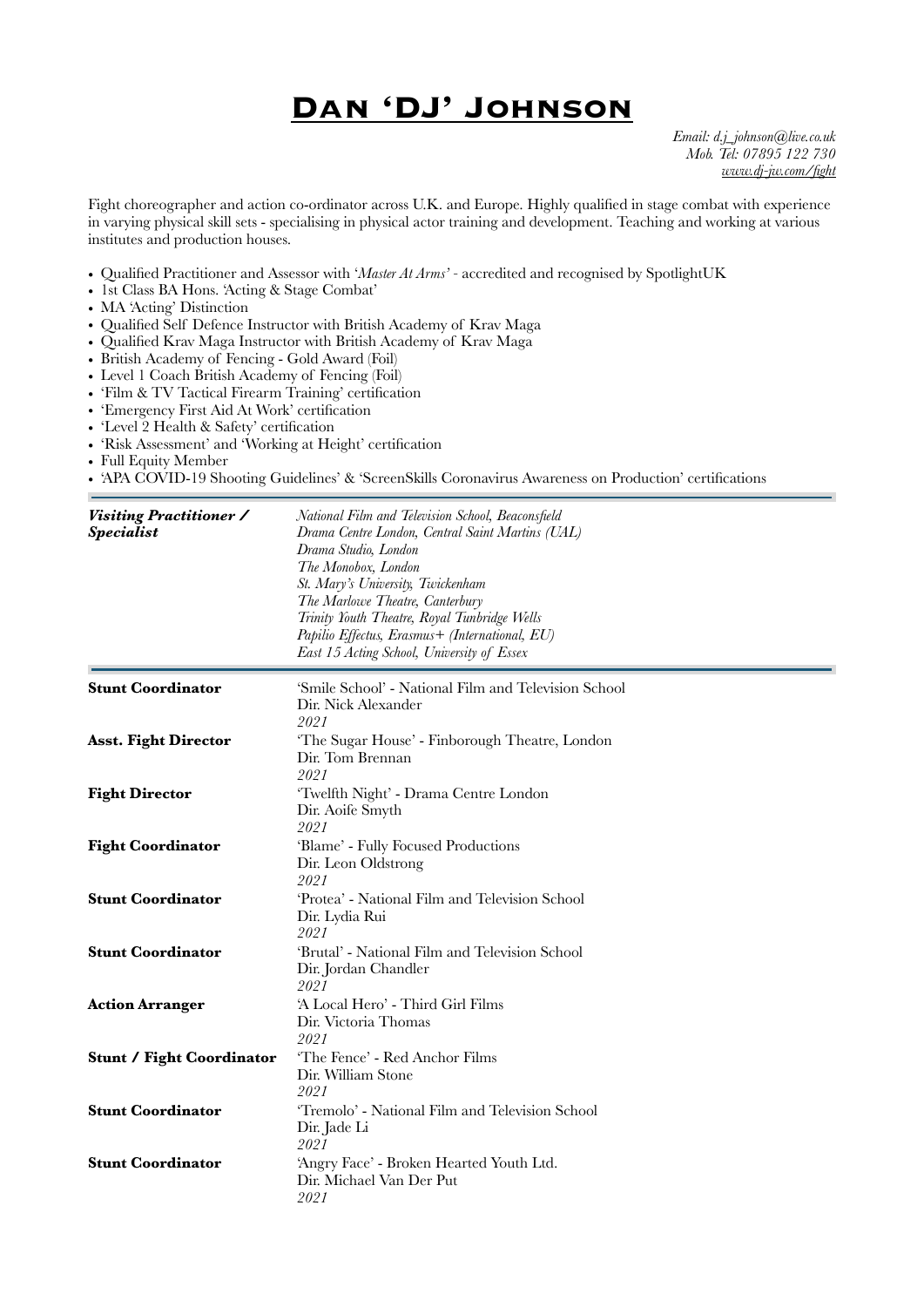| <b>Stunt Coordinator</b>       | 'Bus Driver' - Panda Hat Ltd.<br>Dir. Antony Singh<br>2021                                               |
|--------------------------------|----------------------------------------------------------------------------------------------------------|
| <b>Stunt Coordinator</b>       | 'Let Me Ride' - London Film Academy<br>Dir. Juliette Joy<br>2021                                         |
| <b>Stunt Coordinator</b>       | 'Bolan's Shoes' - Buffalo Dragon Ltd.<br>Dir. Ian Puleston-Davies<br>2021                                |
| <b>Fight Coordinator</b>       | 'I XXXX My Sex Doll' - Aberrant Gene Films<br>Dir. Fay Beck<br>2021                                      |
| <b>Stunt Coordinator</b>       | 'Girl In The Shadows' - London Filmmakers Collective<br>Dir. Herty Owusu<br>2021                         |
| <b>Fight Coordinator</b>       | 'Up On The Roof' - Tall Trees Productions<br>Dir. Ben Hecking<br>2021                                    |
| <b>Asst. Stunt Coordinator</b> | 'Fear The Invisible Man' - M and M Film Productions<br>Dir. Paul Dudbridge<br>2021                       |
| <b>Stunt Coordinator</b>       | 'Don't Choke' - Kill The Turtle Productions<br>Dir. Sonny Baez<br>2021                                   |
| <b>Stunt Coordinator</b>       | 'Saviours' - National Film and Television School<br>Dir. Sarah Knar<br>2021                              |
| <b>Fight Coordinator</b>       | 'NSFW' - Nerds For Nerds Ltd.<br>Dir. Sergey Gordeev<br>2020                                             |
| <b>Fight Coordinator</b>       | 'Headlights' - Ratchet Productions<br>Dir. Nick Usher<br><i>2020</i>                                     |
| <b>Fight Director</b>          | 'Macbeth' - Oaklands College, Hertfordshire<br>Dir. David Wilson<br><i>2020</i>                          |
| <b>Fight Director</b>          | 'Cops' - Southwark Playhouse, London<br>Dir. Andy Jordan<br>2020                                         |
| <b>Stunt Coordinator</b>       | 'All My Friends Hate Me' - Totally Tom Films Ltd.<br>Dir. Andrew Gaynord<br>2019                         |
| <b>Fight Director</b>          | 'Sherwood' - The Oast Theatre, Tonbridge<br>Dir. Phil Burns & Jason Lower<br>2019                        |
| <b>Fight Director</b>          | 'The Last Days of Don Juan' - Drama Centre London, Central St. Martins<br>Dir. Gabrielle Jourdan<br>2019 |
| <b>Fight Director</b>          | 'Peter Pan' - Trinity Youth Theatre, Royal Tunbridge Wells<br>Dir. Samuel Marlow<br>2019                 |
| <b>Fight Director</b>          | 'Lucrece' - The Shakespeare Edit Theatre Co.<br>Dir. Paul Goodwin<br>2019                                |
| <b>Fight Advisor</b>           | 'Othello' - Quirkspace Theatre Co.<br>Dir. Danäe Cambrook<br>2019                                        |
| <b>Fight Director</b>          | 'Braids' - Met Film School, Ealing Studios<br>Dir. Bruna Pias<br>2019                                    |
| <b>Fight Advisor</b>           | 'Oliver Twist' - Rose Youth Theatre, Kingston<br>Dir. Timothy Lee<br>2019                                |